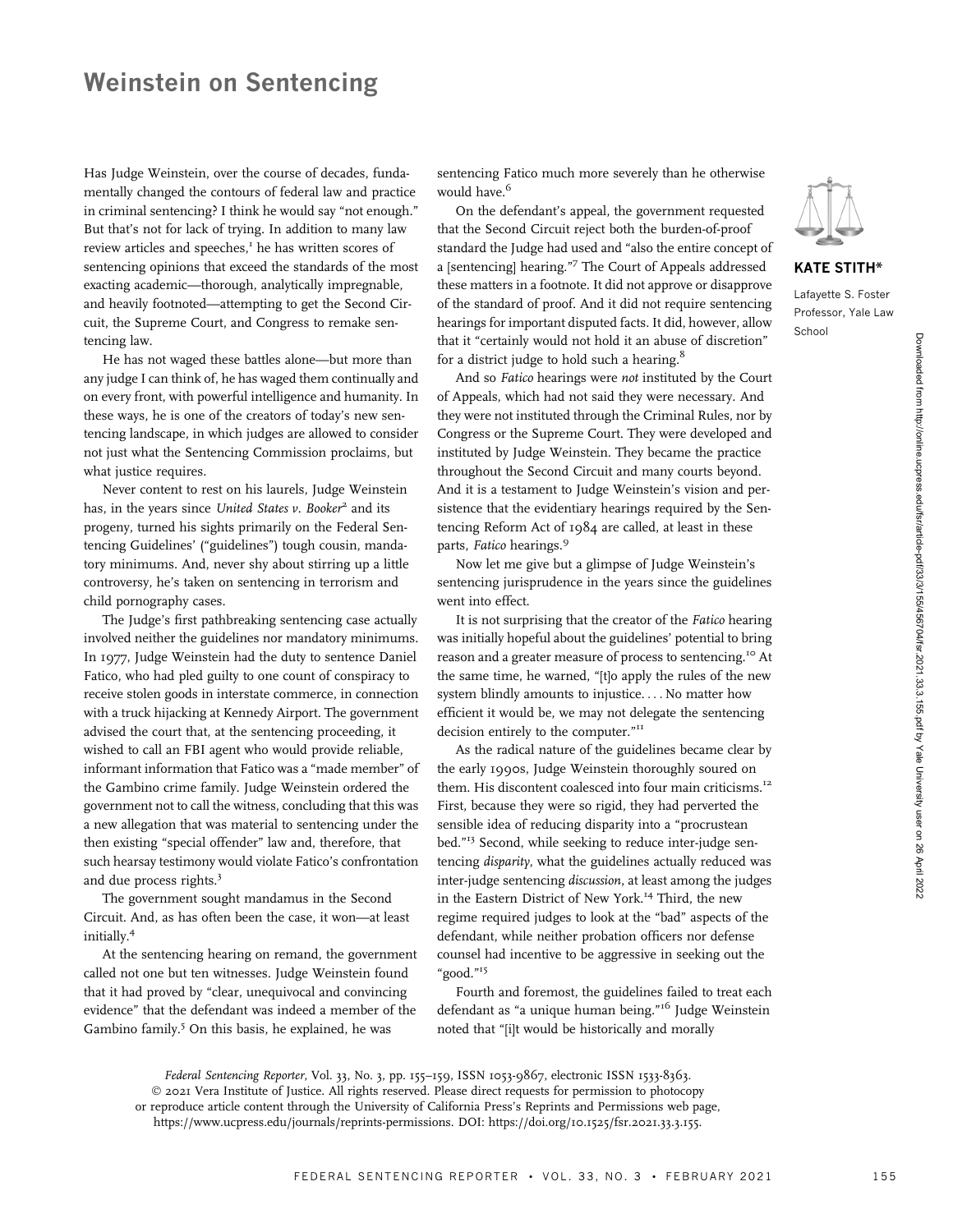inappropriate to equate [sentencing under the guidelines with] deliberate and atrocious war crimes and genocide."<sup>17</sup> Yet, in the same paragraph, he quoted Hannah Arendt's work on the Holocaust and expressed his worry that under the guidelines "we judges will cease to aspire to the highest traditions of humanity and personal responsibility that ought to characterize our office."<sup>18</sup>

Judge Weinstein has never ceased to aspire to the highest traditions of his office. Acting within what he understands to be the limits of the law—which for this Judge are, essentially, appellate opinions directly on point and mandates from the Second Circuit to him!—he has sought to find ways, where warranted, to accord mercy under that law. Early on he became a judicial Houdini in freeing himself from various guidelines mandates. Thus, he read the Sentencing Reform Act to allow departures in areas not specifically contemplated by the Commission, and so departed on the basis of physical illness,<sup>19</sup> being a single parent,<sup>20</sup> "pathological gambling addiction,"<sup>21</sup> insufficient evidence that the drug courier defendants knew that the drug in the balloons they'd swallowed was heroin,<sup>22</sup> and many more such creative bases not directly addressed in the guidelines. More recently, he was among the earliest district judges to make use of the First Step Act's provision for retroactive sentence reduction for certain drug offenses.<sup>23</sup> In several cases, he deferred sentencing for a year so that the defendants might have an opportunity for rehabilitation.<sup>24</sup>

I get a special kick out of a case where the Second Circuit had earlier reversed his order granting bail. At sentencing, Judge Weinstein granted a departure because of, among other factors, "the defendant's long pretrial incarceration under onerous conditions."<sup>25</sup> (So there, Second Circuit!)

Judge Weinstein actually got away with all of the decisions I've mentioned—but perhaps that's because the government, for one reason or another, didn't appeal them.

Where the government did appeal, Judge Weinstein was less successful.

The Second Circuit rejected, for instance, his 1994 holding that a close reading of the Sentencing Reform Act revealed that the guidelines were not, in fact, mandatory.<sup>26</sup> In another case, where the Court of Appeals insisted that he apply a six-level increase due to relevant conduct, $27$  the Judge asked, regarding the sentence he was required to impose, "Under the blindfold, does justice weep?" $28$ 

As these decisions suggest, Judge Weinstein is proactive. In 2003 Congress enacted the Feeney Amendment, which required the Courts of Appeals to review de novo any departure from the Sentencing Guidelines that lacked adequate explanation, authorization, or justification, or that simply did not "advance the objectives" of the guidelines.<sup>29</sup> The Judge responded by publishing a memorandum, in Federal Rules Decisions, called In re Sentencing.<sup>30</sup> There he announced that henceforth all of his sentencing hearings would be videotaped, in order to "assist the Court of Appeals judges in their new onerous task."<sup>31</sup> He noted that "the appellate judges can then observe the actual people they are sentencing."<sup>32</sup>

Not surprisingly, since Booker came down in 2005, Judge Weinstein has ... exercised his discretion.<sup>33</sup> For instance, he has refused to apply sentencing enhancements where there is no proof of mens rea.<sup>34</sup> He has departed from the guidelines on the basis of the impact a sentence could have on a defendant's mental health.<sup>35</sup> And in an opinion spanning more than one hundred pages, he decried—even as he applied—mandatory minimums for minor participants in drug crimes.<sup>36</sup>

As I noted at the outset, Judge Weinstein's commitment to ingenious legal interpretation has not wavered in the face of public controversy. He has consistently refused to countenance harsher-than-necessary punishments for the "crime du jour"—even as a nearly lifelong New Yorker presiding over cases involving terrorism. In 2019, Judge Weinstein sentenced a female ISIS supporter who had pled guilty first to conspiracy under the material support statute and to obstruction of justice by destroying evidence of her continuing aid to terrorists.<sup>37</sup> Understandably, the case of an "ISIS recruiter in Brooklyn" who federal prosecutors insisted was a "double agent" grabbed local and national headlines.<sup>38</sup> While the government requested a sentence between thirty and forty years (the applicable guideline range as applied within the statutory maximum), Judge Weinstein cited the defendant's history of abuse and her potential for rehabilitation in explaining his sentence of just four years (eighteen months in prison after time served).<sup>39</sup>

He has also taken on the difficult and sensitive matter of sentencing in child pornography cases.<sup>40</sup> In a 2016 case, he had to sentence a fifty-three-year-old father of five who pled guilty to one count of possessing child pornography photos and videos.<sup>41</sup> Judge Weinstein varied from the guideline range of six-and-a-half years to eight years—down to just five days' time served, plus seven years of "strict" supervised release including treatment.<sup>42</sup> In an opinion spanning over sixty pages of the Federal Supplement, Judge Weinstein painstakingly explained his departure from the guidelines. He emphasized that imposing the guideline sentence on this defendant, who was never involved in production of the pornography, would "not further the interests of justice," "cause serious harm to [the defendant's] young children by depriving them of a loving father," and "strip [him] of the opportunity to heal."<sup>43</sup> The government did not appeal.

In another child pornography case, decided in 2011, Judge Weinstein found that applying the five-year statutory minimum would violate that defendant's rights under the Eighth Amendment's ban on cruel and unusual punishment.<sup>44</sup> This was no idle speculation; the Judge wrote an approximately four-hundred-page opinion explaining the historical, doctrinal, and factual bases for his judgment. The Second Circuit reversed, and Judge Weinstein reluctantly imposed the five-year minimum, citing Leviticus and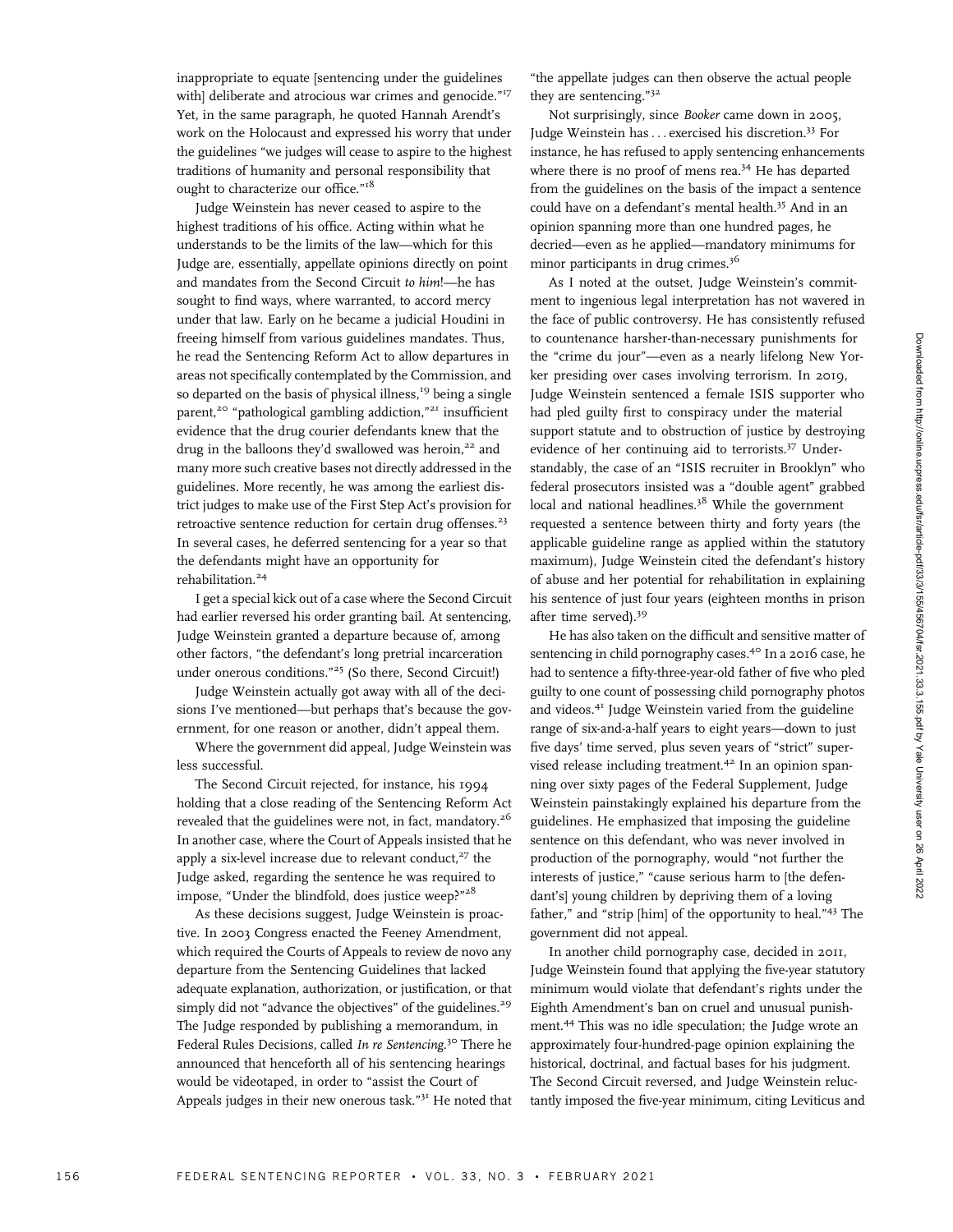are, I think, crucial to understanding this judge. Some of his critics latch on to the compassion and social insight on display in many of these opinions to argue that Judge Weinstein wears rose-colored glasses or is "soft" on crime. Weinstein, so they say, misconstrues text, facts, and precedent in order to reach "some conclusion that [he] like[s]. $n<sup>46</sup>$  These critics fail to engage with the many cases in which the Judge has been "tough" on the guilty even when they ask for (unmerited) leniency.<sup>47</sup> Others, while expressing admiration for the Judge's great intellect, contend that Weinstein's professorial "desire for intellectual autonomy" leads him to disregard the institutional limits of his judicial office. $4^8$  While it is certainly true that Judge Weinstein's approach to judging entails interpretive creativity, there is a good jurisprudential argument that this approach is not only consistent with the responsibilities of his office, but is itself necessary to fulfill those responsibilities. As Dworkin wrote, judges have the interpretive duty to cast the law in its best light and to apply it with cognizance of its normative thrust.<sup>49</sup> Judge Weinstein comprehends "the law" broadly and never fails to situate his reasoning within this mighty edifice.

Finally, there are critical aspects of judging that the debate about the Judge's interpretive philosophy misses entirely. Judge Weinstein always brings to bear piercing intelligence that untangles complexity, and integrity that rebukes deception. I would say of Jack Weinstein what he has recalled about great judges of the past. In an article entitled The Roles of a Federal District Court Judge, he writes: "A candid statement of the reasoning supporting the trial court's decision is always required. Mendacity in twisting the facts, evidence, history or legal background to arrive at a conclusion is not acceptable."<sup>50</sup> He then quotes Learned Hand's description of another New York judge: "He never disguised the difficulties, as lazy judges do who win the game by sweeping all the chessmen off the table."<sup>51</sup>

Judge Weinstein has always acknowledged all the chessmen—all the laws that bind him and the litigants who come before him.

But Judge Weinstein does play chess very well.

## Notes

The author thanks Max Jesse Goldberg, Yale Law School class of 2022, for his excellent research and editorial assistance. The original version of this essay consisted of remarks given at a panel on Judge Weinstein's jurisprudence held on September 13, 2011, at the New York City Bar Association. That event marked Judge Weinstein's ninetieth birthday and also the publication of Jeffrey Morris's new biography, Leadership on the Federal Bench: The Craft and Activism of Jack Weinstein (2011). The remarks were published in 24 Fed. Sent'g Rep. 214 (2012). In the same spirit of commemoration, this essay has expanded and updated my examination of Judge Weinstein's sentencing jurisprudence through his recent retirement from the bench. See Carl Prine, WWII Vet, Federal Judge Named by LBJ Retires at 98, Navy Times (Feb. 13, 2020),

[https://www.navytimes.com/news/your-navy/2020/02/13/](https://www.navytimes.com/news/your-navy/2020/02/13/wwii-vet-federal-judge-named-by-lbj-retires-at-98/) [wwii-vet-federal-judge-named-by-lbj-retires-at-98/](https://www.navytimes.com/news/your-navy/2020/02/13/wwii-vet-federal-judge-named-by-lbj-retires-at-98/). See, e.g., Jack B. Weinstein, The Effect of Sentencing on Women, Men, the Family, and the Community, 5 Colum. J. Gender & L. 2 (1995); Jack B. Weinstein, A Trial Judge's Reflections on Departures from the Federal Sentencing Guidelines, 5 Fed. Sent'g Rep. 6 (1992); Jack B. Weinstein and Fred A. Bernstein, The Denigration of Mens Rea in Drug Sentencing, 7 Fed. Sent'g Rep. 121 (1994); Jack B. Weinstein, Jamie Lehmann Memorial Lecture at Fifth Avenue Synagogue in New York City: Does Religion Have a Role in Criminal Sentencing? (June 4, 2007), in 23 Touro L. Rev. 539 (2007). 543 U.S. 220 (2005).

- <sup>3</sup> United States v. Fatico, 441 F. Supp. 1285, 1287 (E.D.N.Y. 1977). Taking the long view, Judge Weinstein argued that these constitutional procedural protections had evolved con-
- siderably in recent decades, as evidenced both by Supreme Court cases, like Gardner v. Florida, 430 U.S. 349 (1977), that applied a few constitutional rights at sentencing, and by changes in the Rules of Criminal Procedure. Before 1966, Rule 32 prohibited even revelation of the pre-sentence report to defendants and their counsel, but by 1975 the Rule required such disclosure and provided that, at the court's discretion, the defendant could introduce testimony relating to any factual inaccuracy, Fed. R. Crim. P. 32 advisory committee's notes to 1975 amendment. It was a short step to recognize that the defendant had the right to cross-examine the government's witnesses.
- <sup>4</sup> The Second Circuit ordered Judge Weinstein to allow the witness to be called. United States v. Fatico, 579 F.2d 707 (2d Cir. 1978). This first Court of Appeals opinion in Fatico did move the law of the Circuit a little, however, in implying that hearsay is admissible at a sentencing hearing only "when the defendant does not dispute the truth of the statements sought to be introduced or the statements are sufficiently corroborated by other evidence." Id. at 713 (emphasis added) (citations omitted). The Court of Appeals also noted that "the weight given to the informer's declarations and the assessment of credibility are matters for the sentencing court." Id. at 713 n.14.
- <sup>5</sup> United States v. Fatico, 458 F. Supp. 388, 412 (E.D.N.Y. 1978).
	- Instead of sentencing Fatico to three years to be served concurrently with a separate conviction on a federal gambling charge, Judge Weinstein sentenced him to a term of four years to be served consecutively to the gambling sentence, and noted that consecutive sentences, along with "the finding of organized crime," reduced "the chances of early parole ...to the vanishing point." Id. at 412–13.
- <sup>7</sup> United States v. Fatico, 603 F.2d 1053, 1057 n.9 (2d Cir. 1979).  $\frac{8}{9}$  *Id.*

It took a couple of decades, but under the guidelines regime the Second Circuit also adopted Judge Weinstein's view that sometimes a burden of proof higher than the preponderance standard is needed for the finding of aggravating facts. See United States v. Shonubi, 103 F.3d 1085, 1089 (2d Cir. 1997) ("[A] more rigorous standard should be used in determining disputed aspects of relevant conduct, where such conduct, if proven, will significantly enhance a sentence.") (citing United States v. Gigante, 94 F.3d 53, 56–57 (2d Cir.1996)). For more on Gigante, see infra note 47. Judge Weinstein has explained that the significance of Fatico hearings is their deterrent effect: knowing that disputed facts will lead to a hearing, counsel exercise greater diligence in contributing to and reviewing presentence reports. In particular, defense counsel exercise greater diligence in ensuring that their clients understand and agree with the representations in such reports. See Jack B.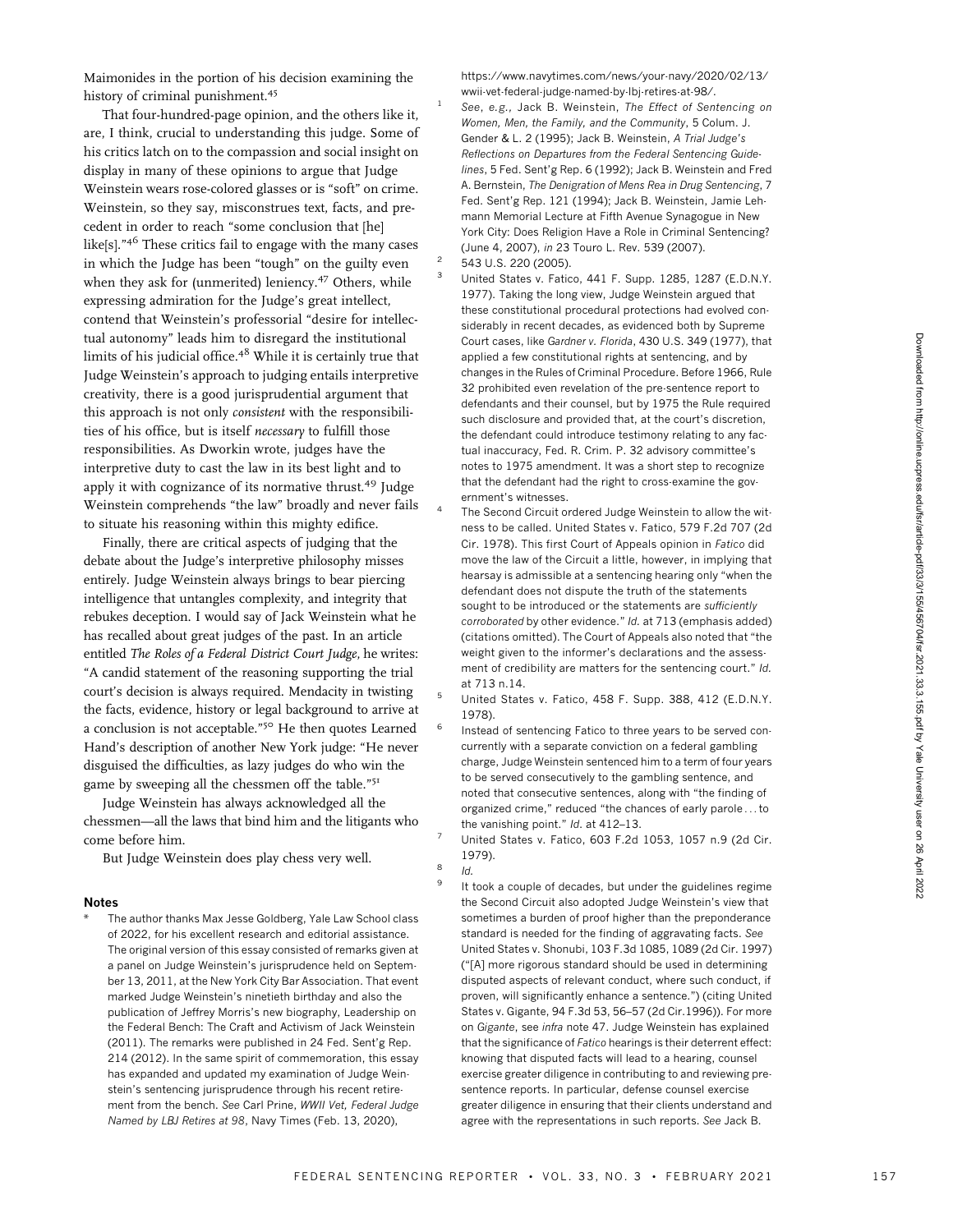Weinstein, A Trial Judge's Second Impression of the Federal Sentencing Guidelines, 66 S. Cal. L. Rev. 357, 358–59 (1992).

- <sup>10</sup> See Jack B. Weinstein, A Trial Judge's First Impression of the Sentencing Guidelines, 52 Alb. L. Rev. 1 (1987–88).
- $\frac{11}{12}$  *Id.* at 11.
- See Weinstein, supra note 9.
- <sup>13</sup> United States v. Ekwunoh, 888 F. Supp. 364, 364 (E.D.N.Y. 1994); see also United States v. Molina, 963 F. Supp 213, 215 (1977) ("Theseus reportedly killed the evil Procrustes. Procrustean Guidelines are not so easily dealt with.").
- <sup>14</sup> See Weinstein, supra note 9, at  $363-64$ .
- $\frac{15}{16}$  *Id.* at 364.
- $\frac{16}{17}$  *Id.* at 366.
- $\frac{17}{18}$  *Id.*
- $\frac{18}{19}$  *Id.*
- See United States v. Hammond, 37 F. Supp 2d 204 (E.D.N.Y. 1999) (HIV-positive status); United States v. Velasquez, 762 F. Supp. 39 (E.D.N.Y. 1991) (metastatic cancer).
- <sup>20</sup> See United States v. Concepcion, 795 F. Supp. 1262 (E.D.N.Y. 1992).
- <sup>21</sup> See United States v. Liu, 267 F. Supp. 2d 371, 377 (E.D.N.Y. 2003).
- See United States v. Cordoba-Hincapie, 825 F. Supp. 485 (E. D.N.Y. 1993); see also United States v. Ekwunoh, 813 F. Supp. 168, 179 (E.D.N.Y. 1993) (sentencing the defendant on the basis of her "credible and candid" testimony that she believed she was assisting in smuggling only 400 grams of heroin, rather than the 1,013 grams that DEA agents actually found in the attaché case that she was carrying), rev'd, 12 F.3d 368 (2d Cir. 1993).
- <sup>23</sup> See United States v. Simons, 375 F. Supp. 3d 379 (E.D.N.Y. 2019); see also First Step Act of 2018, Pub. L. No. 115–391, 132 Stat. 5194.
- See, e.g., United States v. K., 160 F. Supp. 2d 423 (E.D.N.Y. 2001). Judge Weinstein had held in an earlier case that the guidelines did not prohibit such delays. See United States v. Flowers, 983 F. Supp. 159 (E.D.N.Y. 1997).
- <sup>25</sup> United States v. Speed Joyeros, S.A., 204 F. Supp. 2d 412 (E.D.N.Y. 2002).
- See United States v. Abbadessa, 848 F. Supp. 369 (E.D.N.Y. 1994), vacated sub nom. United States v. DeRiggi, 45 F.3d 713 (2d Cir. 1995). Judge Weinstein concluded that the guidelines were just one factor the judge should look at under the Sentencing Reform Act's section 3553(a). This is not a nutty theory; it was shared by, among others, my late, great colleague Dan Freed. See Daniel J. Freed, Federal Sentencing in the Wake of the Guidelines: Unacceptable Limits on the Discretion of Sentencers, 101 Yale L.J. 1681 (1992). The Second Circuit, like all the other courts of appeals, rejected this reading, applying instead a Chevron-like deference to the Commission's reading of its enabling statute. See DeRiggi, 45 F.3d 713. In an earlier case, Judge Weinstein held that the sentencing enhancement for perjury was not mandatory (and in the course of his opinion discussed not only the issue of double-counting in that particular case, but also the general nature of "human frailty"). United States v. Shonubi, 802 F. Supp. 859, 862 (E.D.N.Y. 1992). He was reversed. United States v. Shonubi, 998 F.2d 84 (2d Cir. 1993).
- See United States v. Molina, 106 F.3d 1118 (2d Cir. 1995).
- United States v. Molina, 963 F. Supp. 213, 216 (E.D.N.Y. 1997). The sentence quoted at text is the title of Jeffrey Morris's chapter on Judge Weinstein's sentencing decisions. On remand in Molina, Judge Weinstein also wrote as follows: "Molina made two mistakes. The first was entering into a conspiracy to rob an armored truck and acting to carry out that plan. His second mistake was in seeking trial rather than in quickly working out a plea deal with the government. The result is that Molina, although ... more apt to be

rehabilitated ... will languish under a sentence much longer than all but one of his confederates. His two year-old son will spend more than a decade of his childhood without his father. This is what the guidelines as interpreted by the courts require." Id. at 215.

- 29 S. 151, 108th Cong.  $\S$  401(d) (2003) (enacted and codified at 18 U.S.C. §3742(e)(3) (2018)). Because it depended on the guidelines' mandatory nature, this provision was invalidated two years later by United States v. Booker, 543 U.S. 220, 259 (2005).
- $\frac{30}{10}$  In re Sentencing, 219 F.R.D. 262 (E.D.N.Y. 2004).
- $\frac{31}{32}$  *Id.* at 262.

- 33 When the Supreme Court issued its landmark decision in Blakely v. Washington, 542 U.S. 296 (2004), Judge Weinstein immediately saw that the Blakely reasoning applied equally to the federal guidelines, and sought to adapt sentencing procedures to avoid the Blakely problem. In one case, the Judge even ordered the empaneling of a jury to hear disputed sentencing facts. United States v. Landgarten, 325 F. Supp. 2d 235 (E.D.N.Y. 2004); see also Untied States v. Khan, 325 F. Supp. 2d 218, 219 (E.D.N.Y. 2004) ("Blakely's reintroduction of the jury into the present sentencing process suggests the desirability of making the Guidelines discretionary guideposts—as their name implies—rather than mandatory precepts, inflexible commands."). In another case, he stayed a federal revocation proceeding so that the defendant could be tried on his new crime in state court and be eligible for drug treatment. United States v. Brennan, 468 F. Supp. 2d 400 (E. D.N.Y. 2007).
- <sup>34</sup> See United States v. Handy, 570 F. Supp. 2d 437 (E.D.N.Y. 2008).
- <sup>35</sup> See United States v. Lawrence, 254 F. Supp. 3d 441 (E.D.N.Y. 2017).
- <sup>36</sup> United States v. Bannister, 2011 WL 1113591, amended, 786 F. Supp. 2d 617 (E.D.N.Y. 2011). In the end Judge Weinstein acknowledged that he viewed the minimums as appropriate for some of the defendants. See 786 F. Supp. 2d at 670.
- <sup>37</sup> United States v. Ceasar, 388 F. Supp. 3d 194 (E.D.N.Y. 2019).
- 38 See, e.g., Kira Grant, American Who Admitted to Helping ISIS Wants Leniency as Prosecutors Accuse Her of Being a Double-Agent, Fox News (June 26, 2019), [https://www.foxnews.](https://www.foxnews.com/us/islamic-state-recruiter) [com/us/islamic-state-recruiter](https://www.foxnews.com/us/islamic-state-recruiter); Karen Xia & Leonard Greene, ISIS Sympathizer Who Broke Promise to Help Government Sentenced to 4 Years in Prison, N.Y. Daily News (June 26, 2019), [https://www.nydailynews.com/new-york/](https://www.nydailynews.com/new-york/ny-terror-sentencing-isis-20190626-lv5rut2turd67acc3aqt6jcpdy-story.html) [ny-terror-sentencing-isis-20190626-lv5rut2turd67acc3aqt](https://www.nydailynews.com/new-york/ny-terror-sentencing-isis-20190626-lv5rut2turd67acc3aqt6jcpdy-story.html) [6jcpdy-story.html](https://www.nydailynews.com/new-york/ny-terror-sentencing-isis-20190626-lv5rut2turd67acc3aqt6jcpdy-story.html).
- <sup>39</sup> Ceasar, 388 F. Supp. 3d at 220, 223. As required by statute, Judge Weinstein's sentence also included eight years of supervised release. The government did not appeal.
- <sup>40</sup> See generally United States v. D.W., 198 F. Supp. 3d 18, 56 (E.D.N.Y. 2016) (contemplating the increased risk of harm to defendant in prison as a consideration in sentencing); United States v. D.M., 942 F. Supp. 2d 327 (E.D.N.Y. 2013) (critically analyzing the legislative and judicial development of standards for child pornography sentencing).
- 41 United States v. R.V., 157 F. Supp. 3d 207 (E.D.N.Y. 2016).
- See id. at 267. The term of supervised release was above the five-year mandatory minimum. See id. at 217.
- $\frac{43}{44}$  *Id.* at 267.
- <sup>44</sup> United States v. C.R., 792 F. Supp. 2d. 343 (E.D.N.Y. 2011), vacated sub nom. United States v. Reingold, 731 F.3d 204 (2d Cir. 2013).
- <sup>45</sup> United States v. C.R., 972 F.Supp.2d 457, 458 (E.D.N.Y. 2013).

 $\overline{d}$